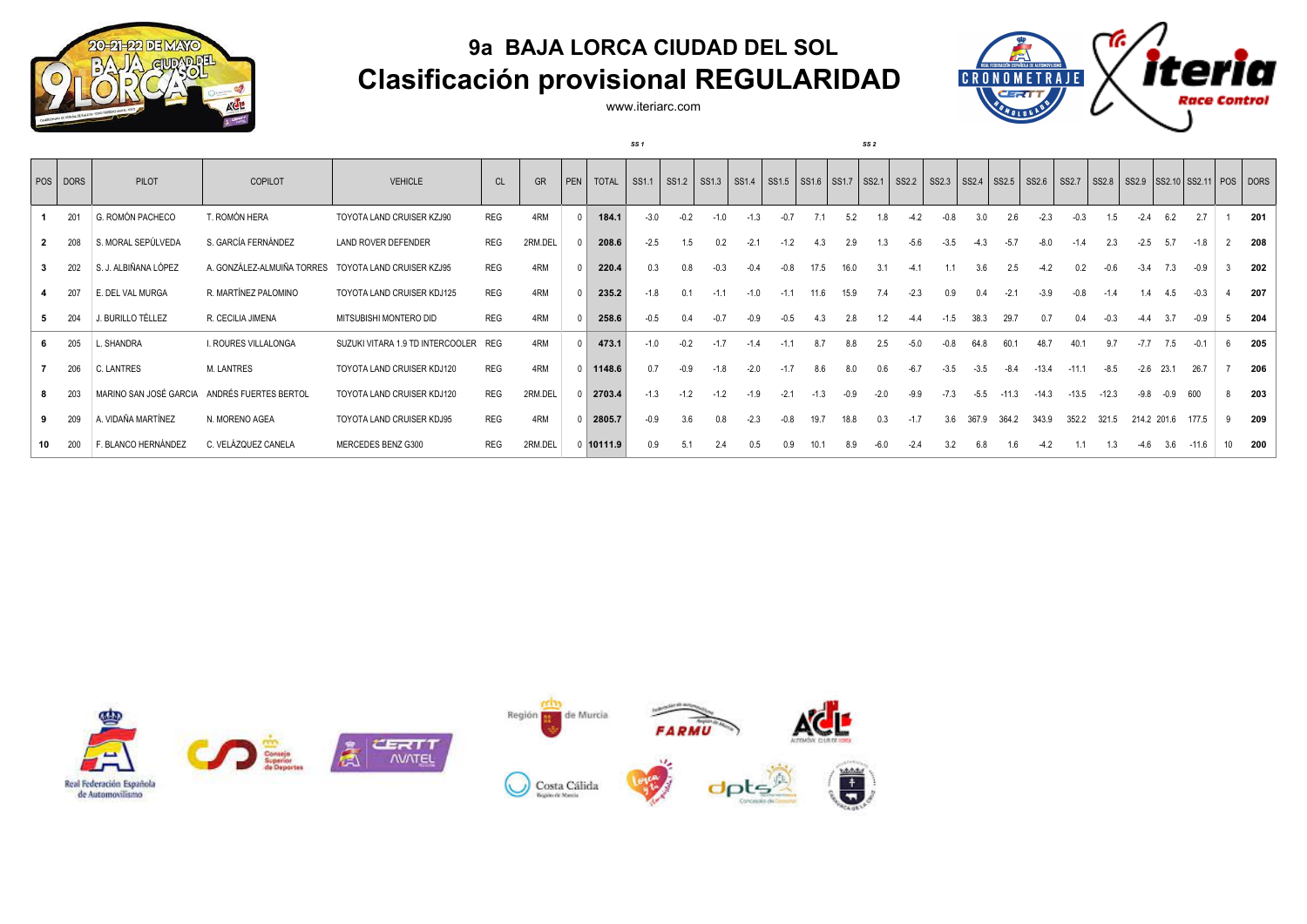**9a BAJA LORCA CIUDAD DEL SOL Clasificación provisional REGULARIDAD**



## Ŧ **CRONOMETRAJE** CERTT Race Control

www.iteriarc.com

*SS 3*

|                |     |        | POS   DORS   SS2.12   SS2.12   SS2.14   SS2.16   SS2.16   SS2.17   SS2.18   SS2.19   SS2.20   SS2.21   SS2.21   SS2.22   SS2.22   SS2.24   SS2.25   SS2.26   SS2.27   SS2.28   SS2.29   SS2.20   SS2.10   SS3.1   SS3.2   SS |        |      |         |        |        |      |        |      |        |      |         |         |         |       |         |         |        |      |        |        |        |      |        | <b>SS3.7</b> |         |         |         |       | SS3.8   SS3.9   SS3.10   SS3.11   SS3.12   SS3.13   SS3.14   SS3.15   POS   DORS |         |        |         |   |     |
|----------------|-----|--------|------------------------------------------------------------------------------------------------------------------------------------------------------------------------------------------------------------------------------|--------|------|---------|--------|--------|------|--------|------|--------|------|---------|---------|---------|-------|---------|---------|--------|------|--------|--------|--------|------|--------|--------------|---------|---------|---------|-------|----------------------------------------------------------------------------------|---------|--------|---------|---|-----|
|                | 201 | $-1.6$ | $-1.1$                                                                                                                                                                                                                       | 6.4    |      | 2.6     | 1.8    |        |      | $-2.2$ |      | $-0.3$ |      |         | 0.4     | 5.8     |       | 4.5     |         | 4.5    |      | $-1.5$ |        | 0.2    | 2.2  |        | 23.6         | 1.2     | 1.9     | 3.1     |       | $-1.8$                                                                           | 2.0     | 6.8    | 3.3     |   | 201 |
| $\overline{2}$ | 208 | $-1.7$ | $-1.7$                                                                                                                                                                                                                       |        |      |         |        |        |      |        |      |        |      |         |         |         |       |         |         |        |      |        |        |        |      |        |              |         |         |         |       |                                                                                  |         |        |         |   | 208 |
|                | 202 | $-2.9$ | $-5.8$                                                                                                                                                                                                                       | 2.9    |      |         |        |        |      |        |      |        | 2.2  |         |         |         |       |         |         | -2.1   |      | 1.9    |        |        |      |        |              |         |         |         |       |                                                                                  |         |        |         |   | 202 |
|                | 207 | $-3.9$ | $-2.5$                                                                                                                                                                                                                       | $-2.4$ |      |         |        |        |      |        |      | 2.8    | 5.4  |         | 0.2     | 0.9     |       |         |         |        |      |        |        |        |      |        | 21.8         |         |         |         |       |                                                                                  |         |        | 9.4     |   | 207 |
|                | 204 |        | $-2.7$                                                                                                                                                                                                                       | 1.6    |      |         |        |        |      | 0.2    |      |        |      |         |         |         |       |         |         | 1.3    |      |        |        | 34.3   |      |        | 24.7         | 2.2     |         |         |       |                                                                                  |         |        |         |   | 204 |
| 6              | 205 | $-4.1$ | 5.5                                                                                                                                                                                                                          | 3.1    |      | 2.0     | -1.3   | $-2.9$ |      |        |      | 5.9    | 15.2 | 3.8     | 6.1     | 0.9     |       | 13.6    | $-5.8$  | $-3.2$ | 10.3 | -4.3   |        |        |      |        | 16.8         |         |         |         |       | 23.3                                                                             |         |        | 2.4     |   | 205 |
|                | 206 | 33.0   | 16.6                                                                                                                                                                                                                         | 2.7    | 11.7 | $-14.6$ | $-2.8$ | $-2.2$ |      |        | 75.8 | 74.1   | 83.0 | 72.1    | 85.0    | 78.4    | 82.2  | 101.9   | 66.0    | 64.2   | 10.4 | 0.4    | 0.6    | 0.4    | 1.6  |        | 25.4         | 3.8     | 0.6     |         |       | -1.5                                                                             | 3.5     | $-1.5$ | 1.1     |   | 206 |
|                | 203 | 600    | 600                                                                                                                                                                                                                          | 65.7   | 42.4 |         | 3.6    | $-2.7$ | -1.6 | $-3.0$ |      | $-0.7$ | 0.6  | $-20.0$ | $-23.0$ | $-47.9$ | -54.4 | $-42.0$ | $-38.0$ | 7.9    | 5.7  | $-2.2$ | $-5.5$ | $-6.8$ | -8.6 | $-9.7$ | 6.0          | $-17.6$ | $-21.6$ | $-17.2$ | -19.4 | $-19.5$                                                                          | $-15.3$ | -19.5  | $-17.8$ | 8 | 203 |
|                | 209 | 116.8  | 88.0                                                                                                                                                                                                                         | 14.7   |      |         |        |        |      | 2.9    |      |        |      |         | $-2.6$  | 15.6    | 2.9   |         |         | $-2.0$ |      | $-0.3$ |        | $-2.2$ |      |        | 26.8         | 3.4     |         |         |       |                                                                                  |         |        |         |   | 209 |
| 10             | 200 |        |                                                                                                                                                                                                                              |        |      |         |        |        |      |        |      |        |      |         |         |         |       |         |         |        |      |        |        |        |      |        |              |         |         |         |       |                                                                                  |         |        | 600     |   | 200 |